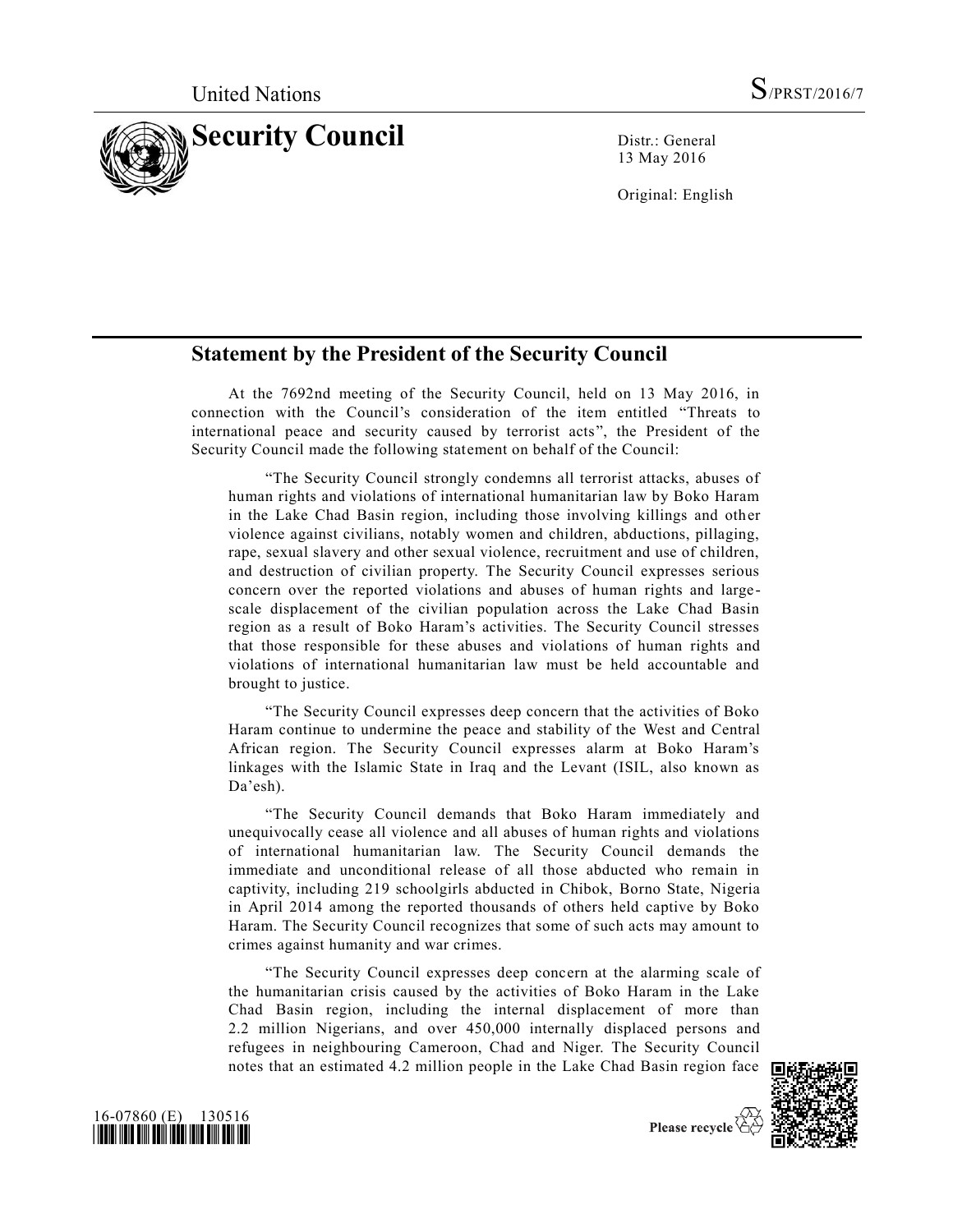a food security crisis, including 800,000 in Borno and Yobe States, Nigeria, where an estimated 184 children a day risk starvation without the immediate provision of emergency food assistance. The Security Council commends the support provided to the displaced populations by the international community, in particular the people and governments of the Lake Chad Basin region, including with the assistance of humanitarian actors and relevant United Nations entities. The Security Council urges the international community to immediately support the provision of urgent humanitarian assistance for the people most affected by the crisis in Cameroon, Chad, Niger and Nigeria and notes that approximately 10 percent of the \$531 million required to fulfil such assistance has been received this year.

"The Security Council commends the important territorial advances by the governments of Cameroon, Chad, Niger and Nigeria against Boko Haram, including through the Multinational Joint Task Force (MNJTF) headquartered in N'Djamena, Chad. The Security Council urges the Member States participating in the MNJTF to further enhance regional military cooperation and coordination, particularly to consolidate military gains, deny safe haven to Boko Haram, allow humanitarian access and facilitate the restoration of the rule of law in liberated areas. The Security Council underscores the importance of a holistic approach to degrade and defeat Boko Haram that includes coordinated security operations, conducted in accordance with applicable international law, as well as enhanced civilian efforts to improve governance and promote economic growth in the affected areas.

"The Security Council welcomes the crucial initiative of the President of the Federal Republic of Nigeria, Mr. Muhammadu Buhari, to convene the Second Regional Security Summit on 14 May 2016 in Abuja, Nigeria to evaluate the regional response to the threat posed by Boko Haram, including with a view to adopt a comprehensive strategy to address the governance, security, development, socioeconomic and humanitarian dimensions of the crisis, as a follow-up to the Paris Summit of 17 May 2014, which aimed to strengthen regional cooperation between Cameroon, Chad, Niger and Nigeria, as well as Benin in the fight against Boko Haram.

"The Security Council encourages the Economic Community of Central African States (ECCAS) and the Economic Community of West African States (ECOWAS), in coordination with the African Union, to accelerate joint efforts to adopt a common strategy to combat the threat posed by Boko Haram.

"The Security Council urges the Member States participating in the MNJTF to continue efforts toward the sustainable, viable and effective operationalization of the MNJTF. In this regard, the Security Council welcomes the assistance provided by bilateral partners and multilateral organizations and encourages further support, including the provision of financial and logistical assistance, relevant equipment and modalities to increase the timely and effective exchange of intelligence to further the region's collective efforts to combat Boko Haram.

"The Security Council stresses the need for Member States in the Lake Chad Basin region to complement the regional military and security operations against Boko Haram by national and regional efforts, with the assistance of bilateral partners and multilateral organizations, to improve livelihoods,